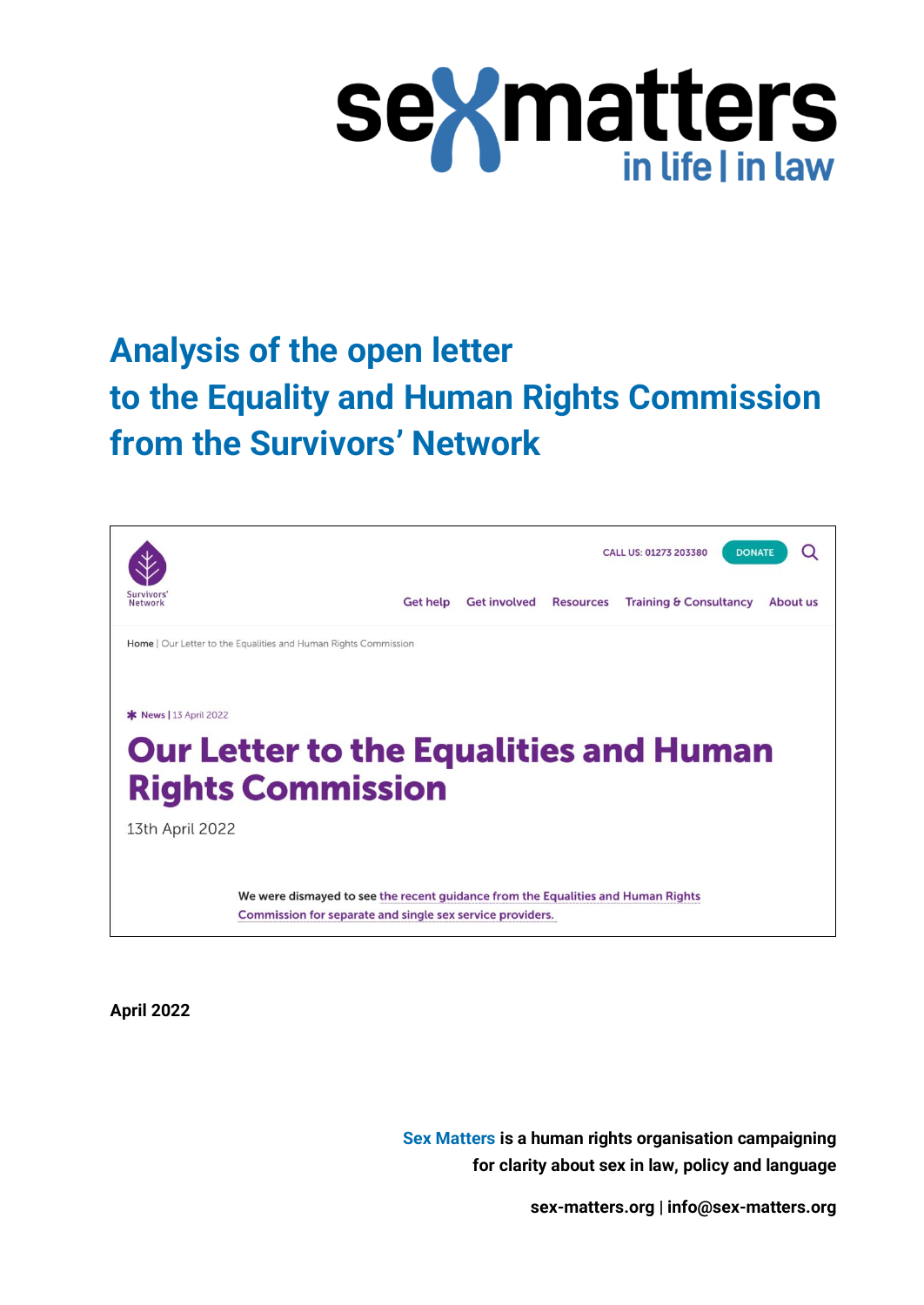

On 4th April 2022 the Equality and Human Rights Commission (EHRC) issued new guidance on the law on single-sex and separate-sex services.<sup>1</sup> This has been widely welcomed by leaders of women's organisations in discussions that Sex Matters has been having, although the atmosphere in which the discussion of single-sex services has been conducted has made many people unwilling to speak publicly on the issue.

On 13th April 2022 Survivors' Network (supporting survivors of sexual violence and abuse in Sussex) published an open letter criticising this new quidance.<sup>2</sup> This briefing considers its contents.

### **Do the signatories reflect a high proportion of the women's sector?**

#### **No. This is a narrow group.**

An analysis of the 73 signatories (see appendix) shows that of the 60 who are staff, trustees or volunteers in specialist male violence against women (MVAW) organisations, almost two-thirds (62%) are from just two organisations (Survivors' Network in Brighton and Tyneside and Northumberland Rape Crisis).

Overall the signatories are from just eight of the 39 members of **Rape Crisis England and Wales** and most are in operational positions such as co-ordinator, counsellor or office manager.

Five CEOs or Directors, and trustees of four organisations, have signed. That is the same number of women's sector CEOs who signed a recent open letter co-ordinated by Sex Matters calling for the EHRC to update the Statutory Codes of Practice.<sup>3</sup> Most CEOs and chairs of women's sector organisations have remained silent in public on the issue.

### **Do the signatories represent expertise on the Equality Act?**

#### **No. No equality law academics or lawyers signed.**

Of the nine academic signatories, four work in sociology and two in criminal law.

<sup>1</sup> [https://www.equalityhumanrights.com/en/advice-and-guidance/separate-and-single-sex-service-providers-guide](https://www.equalityhumanrights.com/en/advice-and-guidance/separate-and-single-sex-service-providers-guide-equality-act-sex-and-gender)[equality-act-sex-and-gender](https://www.equalityhumanrights.com/en/advice-and-guidance/separate-and-single-sex-service-providers-guide-equality-act-sex-and-gender)

<sup>2</sup> Survivors Network (2022). *[Our Letter to the Equalities and Human Rights Commission](https://survivorsnetwork.org.uk/our-letter-to-the-equalities-and-human-rights-commission/)*

<sup>3</sup> [https://sex-matters.org/posts/single-sex-services/human-rights-campaigners-call-for-new-statutory-guidance-on](https://sex-matters.org/posts/single-sex-services/human-rights-campaigners-call-for-new-statutory-guidance-on-single-sex-services/)[single-sex-services/](https://sex-matters.org/posts/single-sex-services/human-rights-campaigners-call-for-new-statutory-guidance-on-single-sex-services/)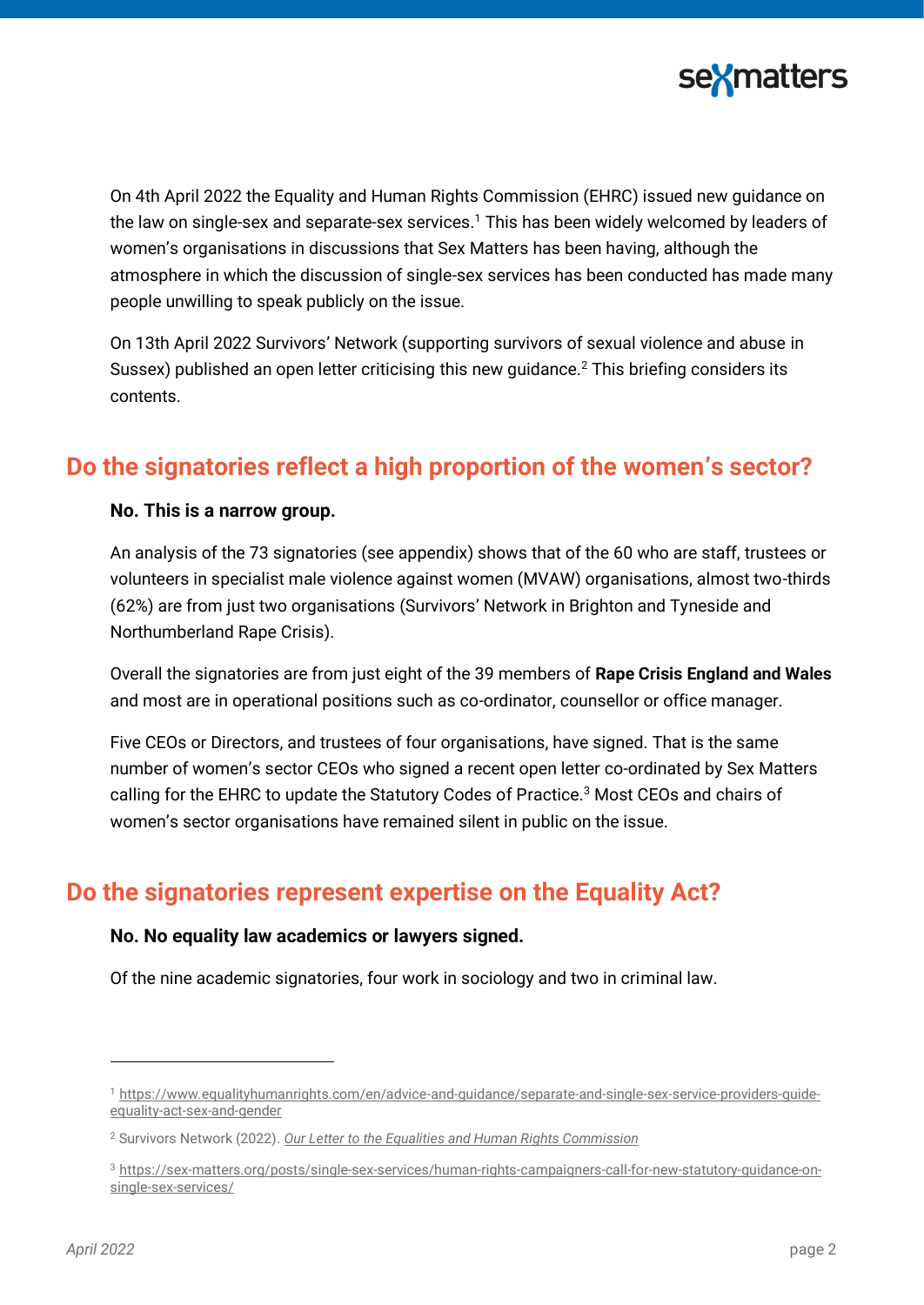

The authors' criticism of the EHRC's guidance is not based on any legal reading of the Equality Act; it appears to be entirely ideological. In particular, it argues that:

"To suggest that the value in women-only spaces lies solely or primarily in the exclusion of men significantly undervalues the inception, the purpose and the continuation of women-only spaces. Trans women are welcome in these spaces, they add amazing value to these spaces and we need them in these spaces."

This viewpoint conflicts both with the law and with material reality. The position in law is that a single-sex service is one that is provided "only to one sex" (that is, only to male people or only to female people). Thus a service that includes women and "trans women" (who are male) is not a single-sex service, but a mixed-sex service. It is not clear that a service can lawfully include some males (for example on the basis of having a sufficiently "feminine" presentation) while excluding others. Moreover, service providers should not claim, either to funders or to users, to be providing a single-sex or women-only service if they are actually providing a mixed-sex service.

Notably, the letter skirts these issues by avoiding the words "male" and "female" – it uses "female" only once, in reference to women as perpetrators of sexual abuse. It also avoids the word "sex", choosing instead terms such as "identities" and "gender" that elide different characteristics protected under the Equality Act.

The authors go so far as to berate the EHRC for fulfilling its legislative mandate of providing legal guidance. They say "Please trust us!" and tell the regulator that it should not tell "service" delivery experts (us!) about what is likely to be proportionate in the services that we are running!"

This dismissive approach to legal concepts and advice is foolhardy. As service providers, they will be liable for any instances of unlawful discrimination and harassment, and they cannot ignore the protected characteristics or the legislation that relates to single-sex and mixed-sex services.

### **Are the claims in the letter about user attitudes reliable?**

#### **No. They are based on a tiny sample and flawed methodology.**

The letter says:

"Recent research has found that: 'Most cis service users said they were happy for trans women to use their service, and also that they would welcome trans women joining their women-only groups."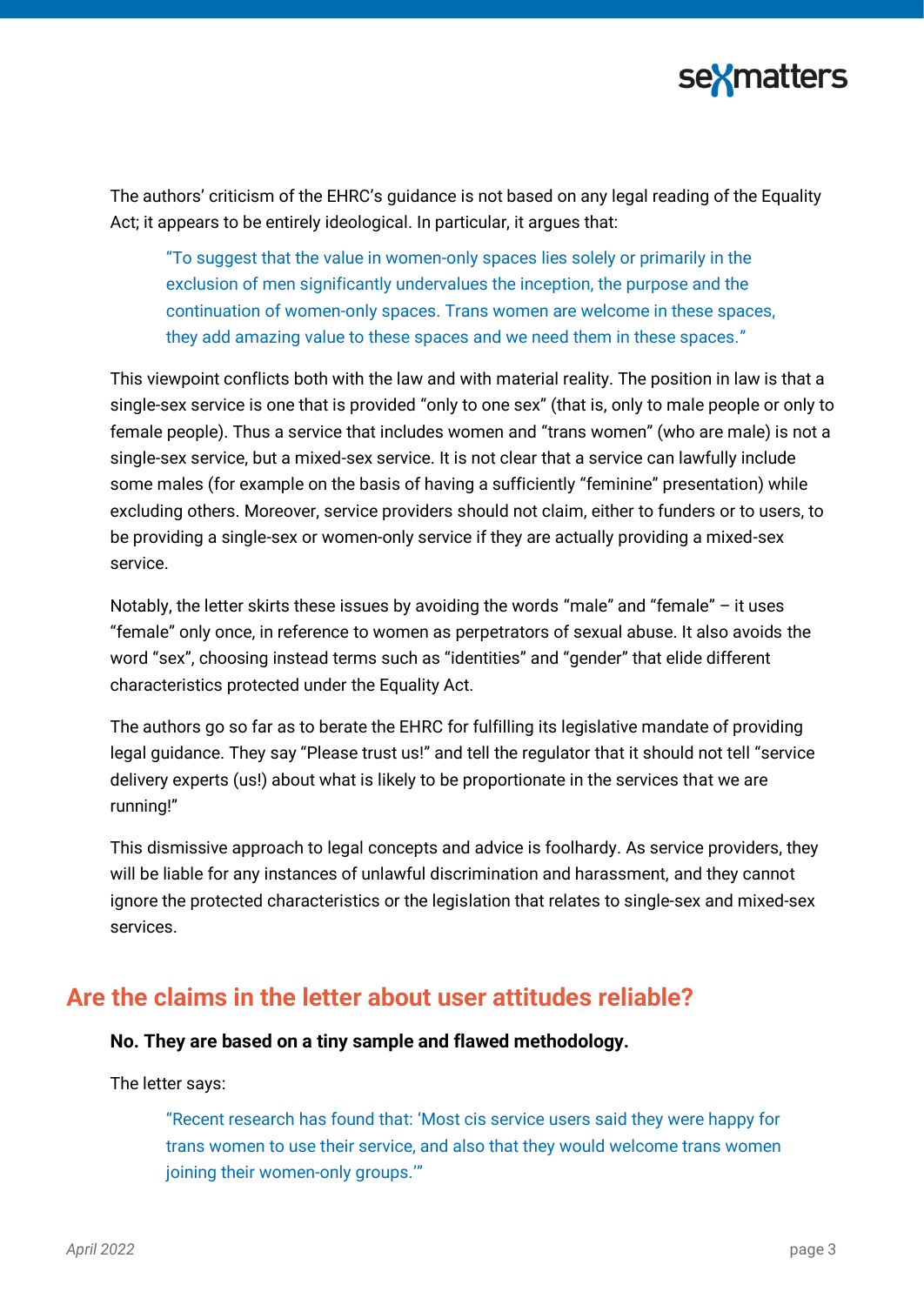

This is based on a single research study written by Professor Rachel Pain (one of the letter's signatories). The study "explores the perceptions and experiences of staff and cis woman service users across six North East abuse support services." <sup>4</sup> The research included only 23 female service users; the majority of the research subjects are staff and trustees who participated in focus groups. It is likely that there is significant overlap between the research subjects and signatories of the letter (23 of whom are employed by, or act as trustees of, services in the north east of England). Quotes from staff in the research study include:

"We make it really clear to all women when they access [the service] that there is the potential for trans women to be in that group and that that's just how it is." "If there was any issues about a trans person being here from another resident, that resident would have to be dealt with under our policies."

The study also suffers from severe methodological weaknesses:

- using a focus group methodology, which can deter participants from voicing their opinion freely (for example, if certain opinions are presented as unsophisticated or prejudicial) and can guide them to preferred ("inclusive") answers
- failing to explain how participants were selected (and thus how bias towards service providers' preferred view was avoided)
- including only women who agreed to be described as "cis"
- including very few service users
- failing to include women who have self-excluded because services included males who identified as women
- failing to include any specialist services for black and minority ethnic survivors.

Other studies have found that many survivors of domestic and sexual abuse prefer female-only services. For example:

- Data was collected by Aurora New Dawn from just under 700 service users (male and female), all of whom said that women-only spaces and staff are vital. 5
- A study by the University of Suffolk showed that survivors of childhood sexual abuse rated the services provided by women-run organisations highest. 6

<sup>4</sup> Rachel Pain, Siobhan O'Neil. *"One of the Lasses"[: Trans inclusion and safety in abuse support services](https://www.ncl.ac.uk/mediav8/gps/files/One%20of%20the%20Lasses%20Report.pdf)*

<sup>5</sup> Aurora New Dawn (2022). *[By and for women](https://www.aurorand.org.uk/wp-content/uploads/2022/03/By-Women-for-Women.pdf)*

<sup>6</sup> Smith, N. et al (2015). *[Hear Me, Believe Me, Respect Me.](https://www.basw.co.uk/resources/hear-me-believe-me-respect-me)* University Campus Suffolk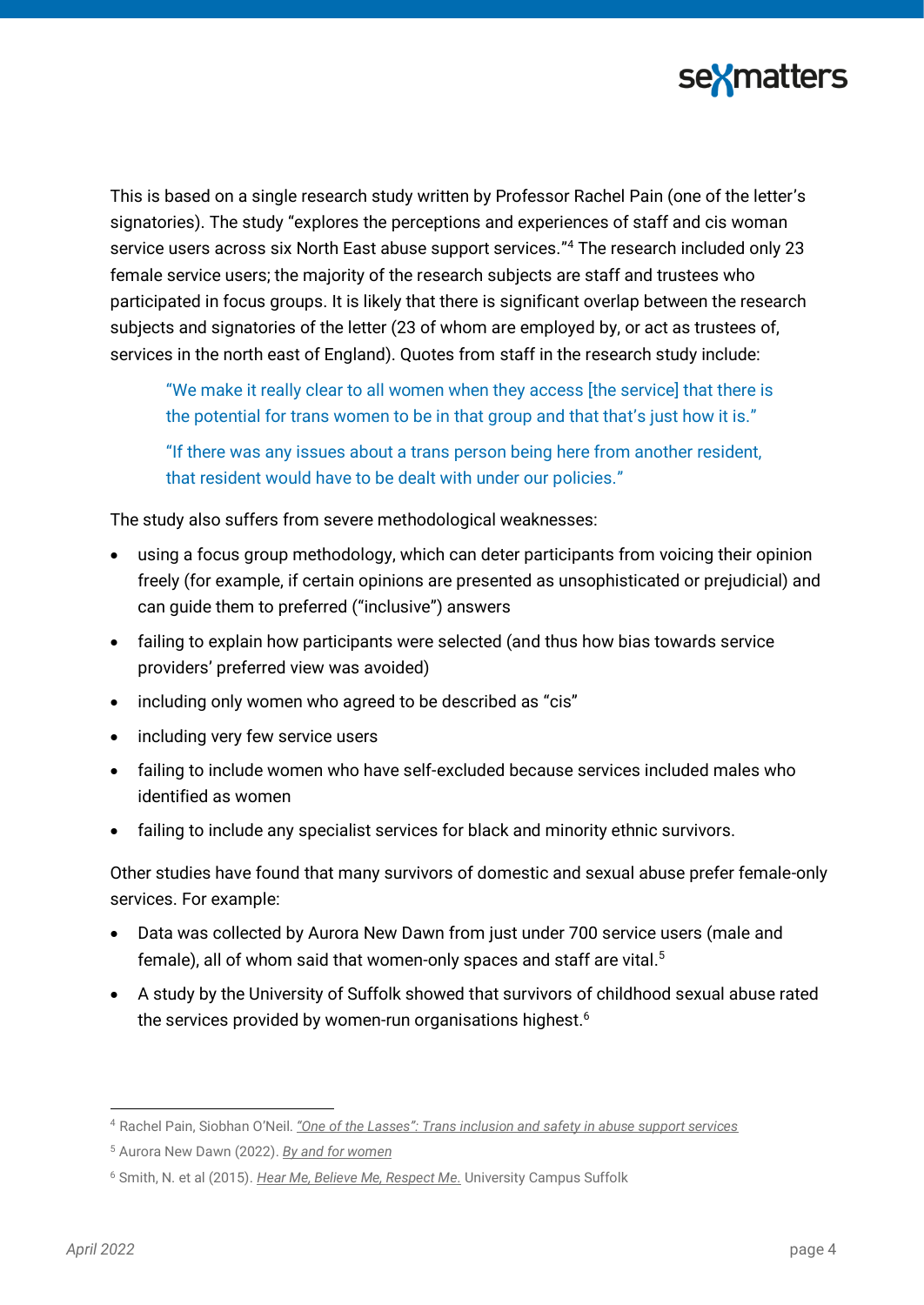

- In research by the Women's National Commission on women-only services, 99% of respondents said it was important for female survivors to have the choice to access a women-only support service.<sup>7</sup>
- In first-person testimony collected by a group called Female-Only, Violence and Abuse Survivors (FOVAS), many survivors explain why they do not want males in "women-only" spaces.<sup>8</sup>

Published research into the views of women from ethnic minorities and religious backgrounds is lacking. But anecdotal evidence suggests that including males who identify as women in women's services will make those services inaccessible to many such women.

### **Does the letter reflect the views of the women's sector as a whole?**

### **No. Most women's organisations understand that single-sex services cannot accommodate both sexes.**

The letter states: "Most abuse support services in the UK have welcomed and supported trans women who are survivors of domestic and sexual violence for years. This is the case for both women only and mixed gender services." This is not consistent with statements from umbrella organisations. Two of these – Women's Aid and the Women's Resource Centre – have recently released statements on single-sex services, based on research and consultation with their members.

• **Women's Aid** says:

"We know from our members that many women and children who have been subject to male violence and abuse need access to support and accommodation which is provided in single sex spaces as this reduces their distress and trauma. We therefore support the principle of providing single sex domestic abuse services which is lawful under the Equality Act."<sup>9</sup>

• The **Women's Aid Federation** found that:

"Most member organisations deliver at least some women only (single sex) services, most commonly through refuge accommodation and groups. They do this because survivors have told them that they and their children experience trauma responses when in contact with males."

<sup>7</sup> Women's National Commission (2010). *[Women-only Services](http://wnc.equalities.gov.uk/publications/doc_download/451-findings-from-the-wnc-survey-on%20women-only-services.html)*

<sup>8</sup> <https://fovas.wordpress.com/survivors-blog-pieces/>

<sup>9</sup> Women's Aid (2022). *[Single sex services statement](https://www.womensaid.org.uk/womens-aid-single-sex-services-statement/)*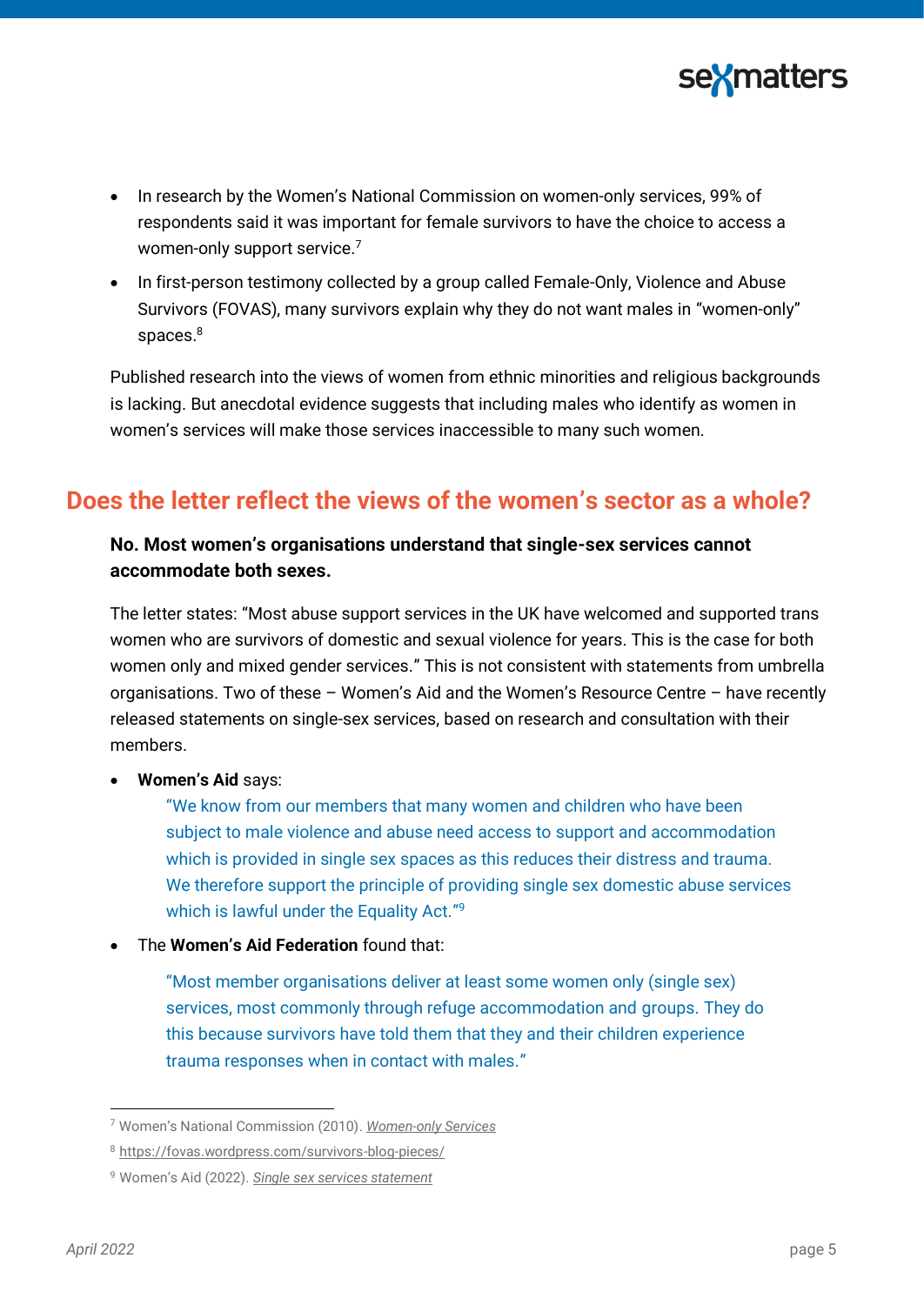

- Research by the **Women's Resource Centre** found that most of its members wanted to retain a clear women's-only space, with the ability to exclude transwomen, in order to meet the legitimate aim of providing a female-only service.<sup>10</sup> It says that some WRC members are "trans-responsive", meaning that they provide services to trans-identifying men separately from other clients, or signpost them to more appropriate specialist services.<sup>11</sup>
- **Shonagh Dillon of Aurora New Dawn** conducted interviews with 31 professionals in the sector, from all sides of the debate. Of her respondents, 87% felt it important to provide and retain female-only spaces, and 93% felt that transgender victims should be provided with their own specialist spaces to support their needs.
- A few **individual women's-sector leaders** have spoken out about the need for female-only services, notably Karen Ingala Smith of Nia.<sup>12</sup>

### **Implications**

Organisations with staff or trustees who are signing letters dismissing advice from the EHRC should recognise this as a risk, and review their policies and training. The boards of trustees of women's sector organisations must ensure that their policies are aligned to the Equality Act 2010, and that their staff understand and accept this.

The EHRC should engage with the women's sector to ensure that its leaders understand their legal responsibilities and that they develop material that leaves no doubt as to the meaning of basic concepts such as "sex", "single sex", "opposite sex" and "mixed sex".

Rape Crisis England and Wales should develop a policy statement that is in line with the Equality Act 2010, in order to support its members.

### **About this briefing**

This briefing by Sex Matters builds on commentary and analysis from Dr Shonnah Dillon of [Aurora New Dawn](https://shonaghdillon.co.uk/survivors-network-letter-to-the-ehrc/) and [Violet Greenthwaite](https://twitter.com/VGreenwhite/status/%20%201515388427587489794?s=20&t=_Rii5cFLuHKodYgY8lpYYQ) as well as conversations with others in the women's sector. Comments can be sent to [info@sex-matters.org.](mailto:info@sex-matters.org)

<sup>10</sup> Women's Resource Centre (2019). *[Are the Equality Act 2010 and CEDAW working for the women](https://www.wrc.org.uk/Handlers/Download.ashx?IDMF=d059f31c-78e5-45df-9e3e-7a59f869b19a)'s voluntary & [community sector in England?](https://www.wrc.org.uk/Handlers/Download.ashx?IDMF=d059f31c-78e5-45df-9e3e-7a59f869b19a)*

<sup>11</sup> WRC (2022). *[WRC Statement on women-only services and sex-based rights](https://www.wrc.org.uk/blog/wrc-statement-on-women-only-services-and-sex-based-rights)*

<sup>12</sup> [https://kareningalasmith.com/2020/07/08/trauma-informed-services-for-women-subjected-to-mens-violence](https://kareningalasmith.com/2020/07/08/trauma-informed-services-for-women-subjected-to-mens-violence-must-be-single-sex-services/)[must-be-single-sex-services/](https://kareningalasmith.com/2020/07/08/trauma-informed-services-for-women-subjected-to-mens-violence-must-be-single-sex-services/)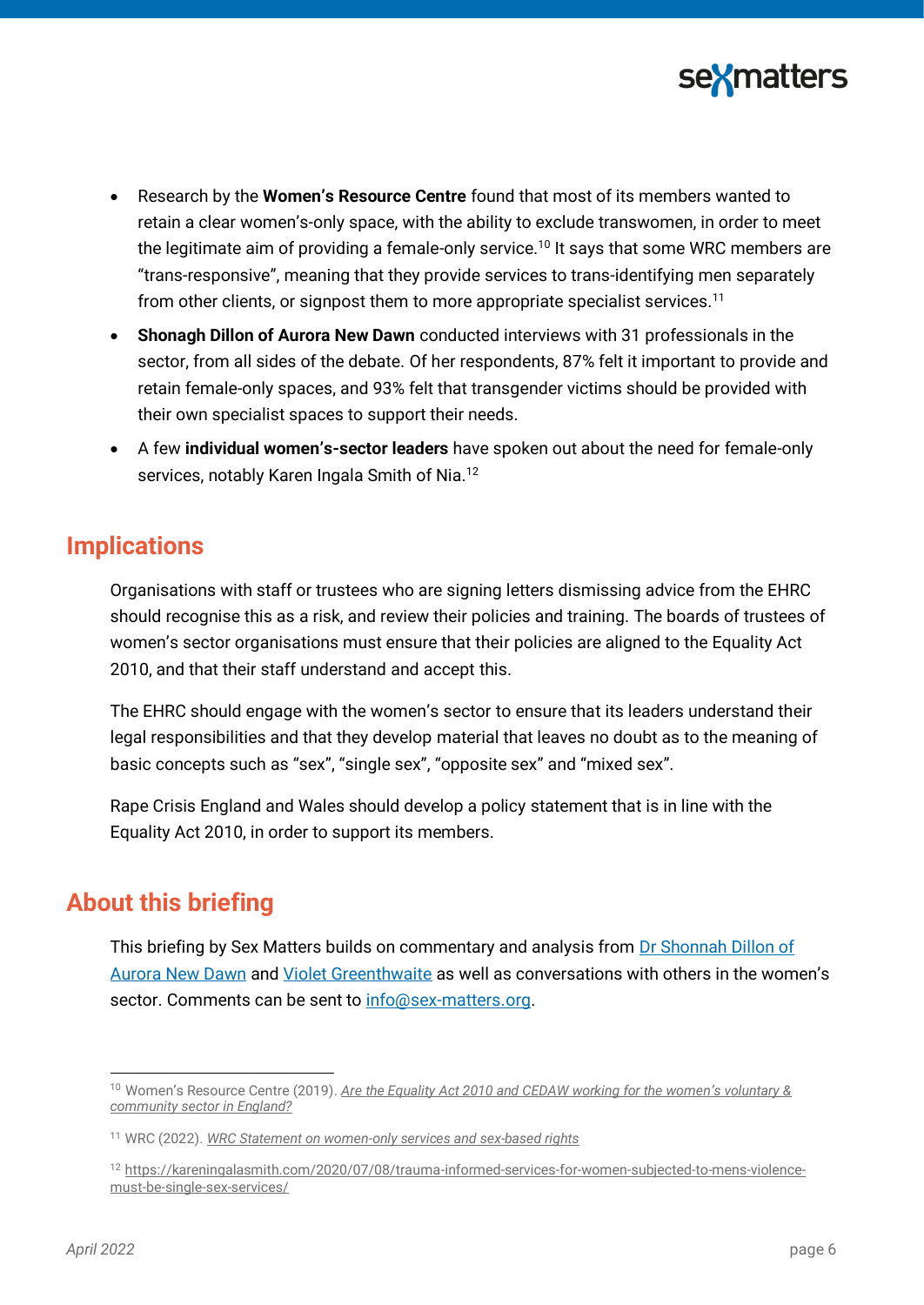

## **Appendix: analysis of signatories**

| Male violence against women<br>organisation                                        | <b>Trustees</b>          | <b>Senior</b><br><b>leader</b> | <b>Staff</b><br>members | <b>Volunteers</b> | <b>Total</b>   |
|------------------------------------------------------------------------------------|--------------------------|--------------------------------|-------------------------|-------------------|----------------|
| Survivors' Network Brighton                                                        | Chair and<br>one trustee | CEO                            | 13                      |                   | 16             |
| Tyneside and Northumberland Rape<br>Crisis                                         | 1                        | CEO                            | 9                       | 10                | 21             |
| <b>Support After Rape and Sexual</b><br><b>Violence Leeds</b>                      | 1                        | CEO                            | $\overline{4}$          |                   | 6              |
| Aylesbury Vale and Milton Keynes<br>Sexual Assault and Abuse Support<br>Service    | 5                        |                                |                         |                   | 5              |
| Oxfordshire Sexual Abuse and Rape<br><b>Crisis Centre</b>                          |                          |                                | $\overline{4}$          |                   | $\overline{4}$ |
| Rape and Sexual Abuse Counselling<br><b>Centre Darlington and County</b><br>Durham |                          |                                | 3                       |                   | 3              |
| Rape Crisis Grampian                                                               |                          |                                | $\overline{2}$          |                   | $\overline{2}$ |
| Sheffield Rape and Abuse Centre                                                    |                          | CEO                            |                         |                   | 1              |
| Cambridge Rape Crisis                                                              |                          | Director                       |                         |                   | Τ              |
| Other (unnamed)                                                                    |                          |                                | $\mathbf{2}$            |                   | $\overline{2}$ |
| <b>Total</b>                                                                       | 9                        | $5\phantom{1}$                 | 37                      | 10                | 61             |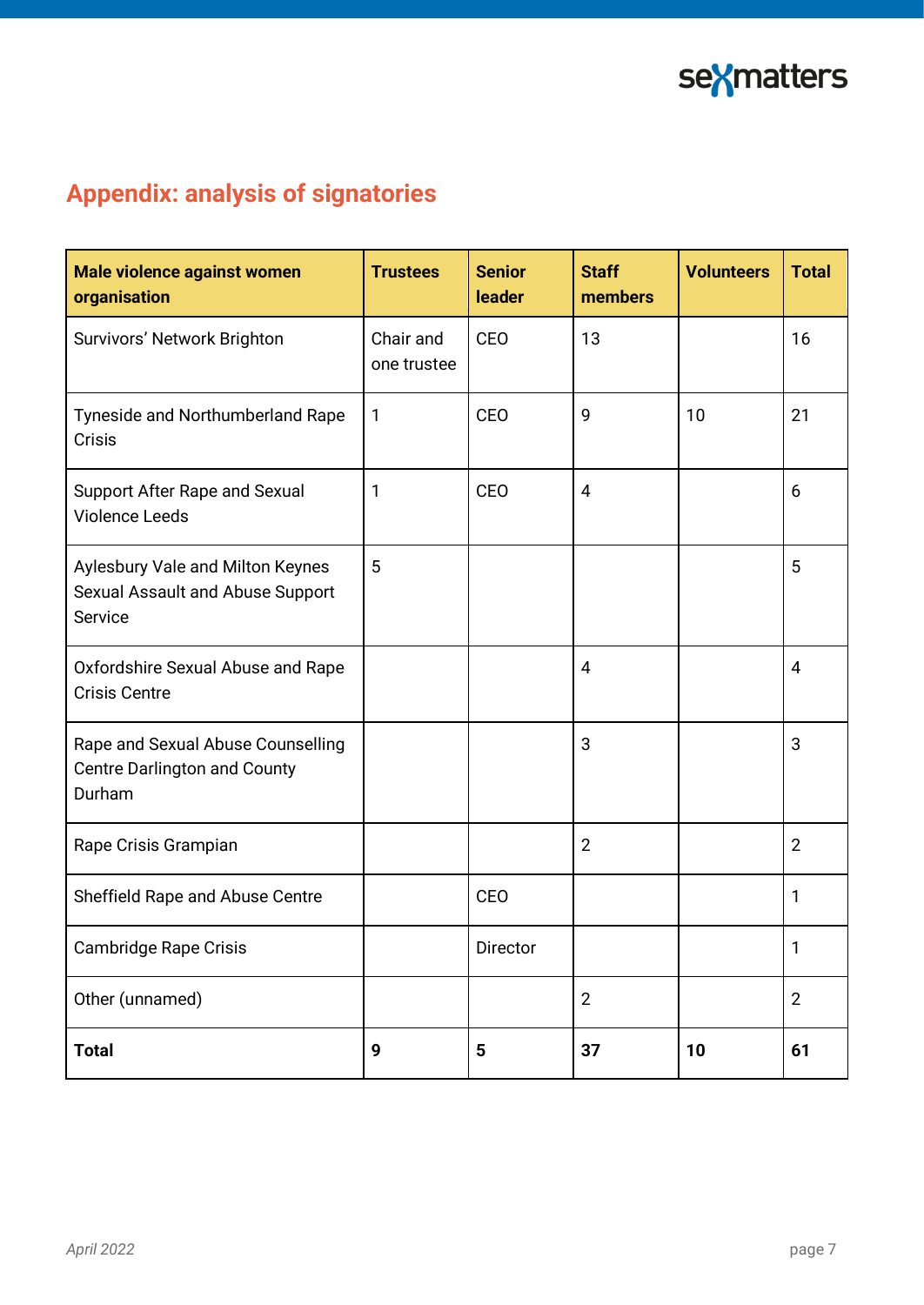

### **Academics**

- 1. Professor Rachel Pain, Newcastle University (Geography)
- 2. Professor Alison Phipps, Newcastle University (Sociology)
- 3. Dr Tanya Palmer, University of Sussex (Criminal law)
- 4. Ilaria Michelis, University of Cambridge and independent gender-based violence expert (Sociology, PhD Student)
- 5. Professor Catherine Donovan, Durham University (Sociology)
- 6. Professor Sharon Cowan, University of Edinburgh (Criminal law, Feminist and Queer Legal Studies)
- 7. Dr Arianne Shahvisi, Brighton and Sussex Medical School (Philosophy and Ethics)
- 8. Dr Tanya Serisier, Birkbeck College, University of London (Feminist, Queer and Narrative Theory)
- 9. Dr PJ Annand, University of Surrey and King's College London (Sociology)

### **CEOs**

- 1. Jay Breslaw, CEO, Survivors' Network
- 2. Katie Russell, CEO, Support After Rape and Sexual Violence Leeds
- 3. Sue Pearce, CEO, Rape Crisis Tyneside and Northumberland
- 4. Norah Al-Ani, Director, Cambridge Rape Crisis Centre
- 5. Meera Kulkarni, Chief Executive Officer, Sheffield Rape and Sexual Abuse Centre

#### **Trustees**

- 1. Sophie Gibson, Chair of Trustees, Survivors' Network
- 2. Charlotte Mist, Trustee, Survivors' Network
- 3. Rosalind Weaver, Trustee, Support After Rape and Sexual Violence Leeds
- 4. Lisa Ward, Freelance VAWG and Lived Experience Consultant / Trustee, Aylesbury Vale and Milton Keynes Sexual Assault and Abuse Support Service
- 5. Helen Cavill, Trustee, Aylesbury Vale and Milton Keynes Sexual Assault and Abuse Support Service
- 6. Marteene Pringle, Trustee, Aylesbury Vale and Milton Keynes Sexual Assault and Abuse Support Service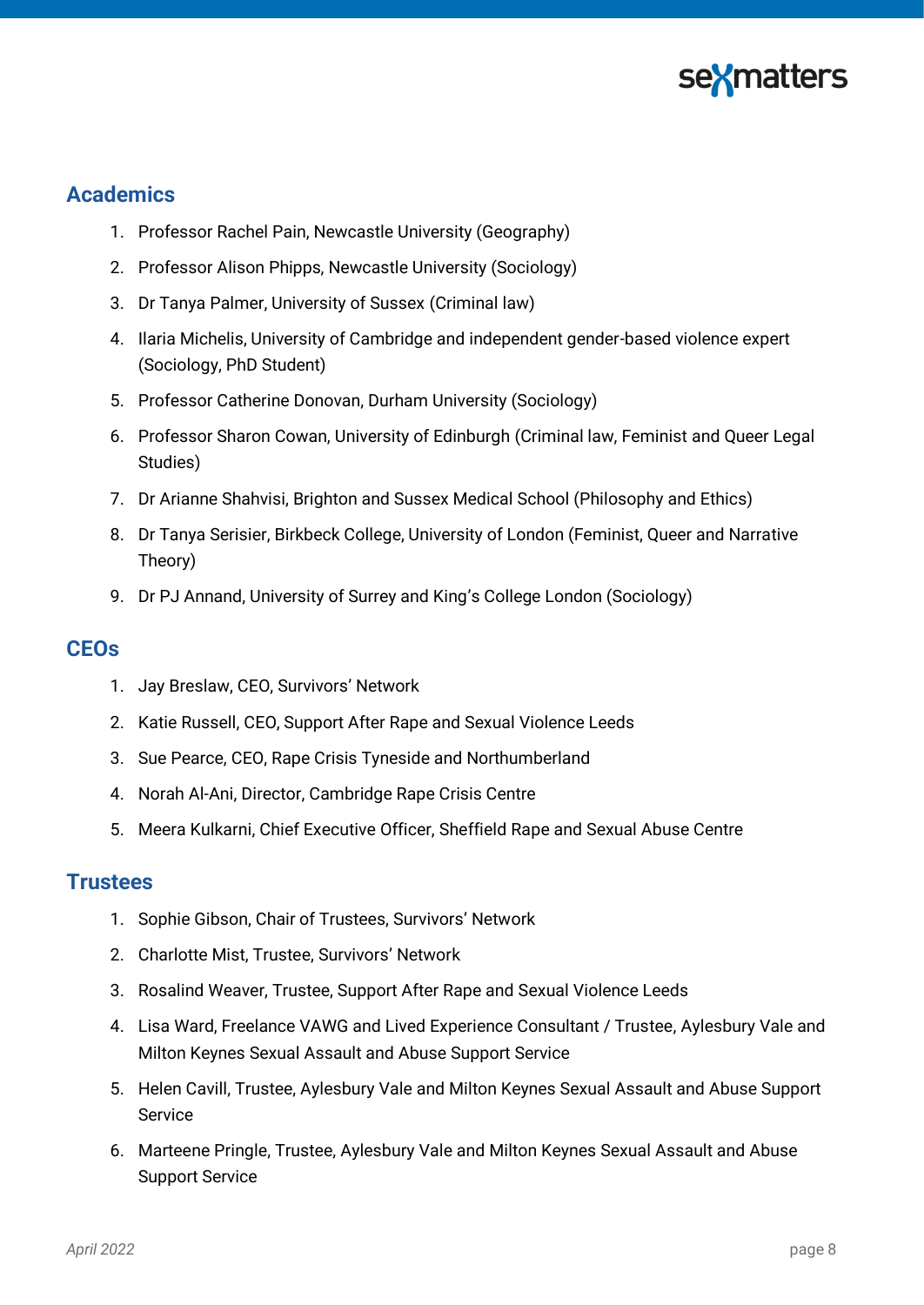

- 7. Amy Jenner, Trustee, Aylesbury Vale and Milton Keynes Sexual Assault and Abuse Support Service
- 8. Korrine Leney, Trustee, Aylesbury Vale and Milton Keynes Sexual Assault and Abuse Support Service

### **Staff members**

- 1. Katie Cotterell Snow, Volunteer Service Manager, Survivors' Network
- 2. Jo Arbenz, Young Person's Outreach Worker, Survivors' Network
- 3. Kate Winter, Head of Business Development, Survivors' Network
- 4. Julia Gray, Senior Independent Sexual Violence Advisor, Survivors' Network
- 5. Kitty Gardner, Training Officer, Survivors' Network
- 6. Helen Race, ISVA Coordinator, Survivors' Network
- 7. Persia Honar, Welcome Worker, Survivors' Network
- 8. Zillah Holford, Independent Sexual Violence Advisor, Survivors' Network
- 9. Jessie Grant, Independent Sexual Violence Advisor, Survivors' Network
- 10. Eleanor de Giberne Sieveking, Welcome Worker, Survivors' Network
- 11. Harriet Marchant, Senior Independent Sexual Violence Advisor, Survivors' Network
- 12. Hannah Cashman, Independent Sexual Violence Advisor, Survivors' Network
- 13. Katherine White, Survivors' Network
- 14. Vicki Peck, Independent Sexual Violence Advisor, Survivors' Network
- 15. Dawn Bowman, Volunteer Coordinator, Rape Crisis Tyneside and Northumberland
- 16. Laura Caithness, Young Women's Specialist ISVA, Rape Crisis Tyneside and Northumberland
- 17. Jacqueline Hall, Practical and Emotional Support Coordinator, Rape Crisis Tyneside and Northumberland
- 18. Ami Nisa, Volunteer, Rape Crisis Tyneside and Northumberland
- 19. Rachel Carney, ISVA, Rape Crisis Tyneside and Northumberland
- 20. Jess Lunn, Office Administrator, Rape Crisis Tyneside and Northumberland
- 21. Penny Edwards Group Worker, Rape Crisis Tyneside and Northumberland
- 22. Grace Fry, Counsellor, Rape Crisis Tyneside and Northumberland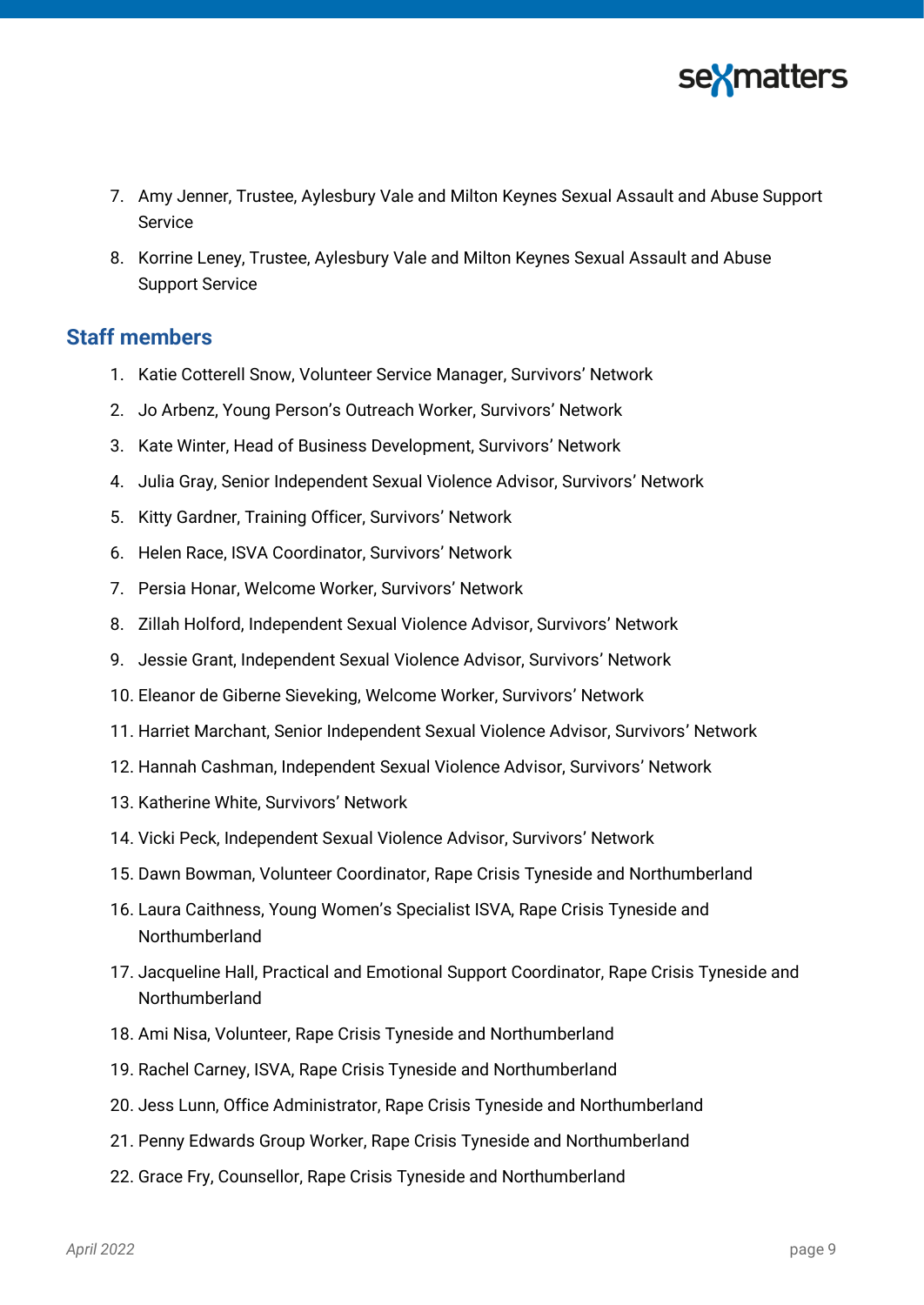

- 23. Mia Stamp, Volunteer, Rape Crisis Tyneside and Northumberland
- 24. Georgia Hutton, Counsellor, Rape Crisis Tyneside and Northumberland
- 25. Debbie Mather Counsellor Rape Crisis Tyneside and Northumberland
- 26. Jemma-Leigh Lyon, Group Coordinator Rape and Sexual Abuse Counselling Centre, Darlington and County Durham
- 27. Kate Larkin, Volunteer Manager, Rape and Sexual Abuse Counselling Centre, Darlington and County Durham
- 28. Jamie Allinson, ISVA Manager Rape and Sexual Abuse Counselling Centre , Darlington and County Durham
- 29. Esther Hernandez, Office Coordinator and Helpline Volunteer at Support After Rape and Sexual Violence Leeds
- 30. Helena Goode, ISVA, Support After Rape and Sexual Violence Leeds
- 31. Rebecca Dickinson, Counsellor, Support After Rape and Sexual Violence Leeds
- 32. Jessica Wilkie, YP ISVA, Support After Rape and Sexual Violence Leeds
- 33. Sophie Knowles, Children's Independent Sexual Violence Advisor, Oxfordshire Sexual Abuse and Rape Crisis Centre
- 34. Yasmeen Arif, Drop-in Group Facilitator, Oxfordshire Sexual Abuse and Rape Crisis Centre
- 35. Florence Bradley, Independent Sexual Violence Advisor, Oxfordshire Sexual Abuse and Rape Crisis Centre
- 36. Claire Thomas, Counselling and Groups Coordinator, Oxfordshire Sexual Abuse and Rape Crisis Centre
- 37. Johanna Kauppi, Advocacy Worker, Rape Crisis Grampian, and Co-Chair, Not On My Campus UK
- 38. Reegan Bonar, Sexual Violence Prevention and Advocacy Worker, Rape Crisis Grampian
- 39. Laura Todd, Domestic Abuse Support Worker (Leading DA Organisation)
- 40. Leah Stone, Domestic Abuse Support Worker

#### **Volunteers**

- 1. Sarah Carrie, Helpline Volunteer, Rape Crisis Tyneside Northumberland
- 2. Alessandra Mondin, Volunteer, Rape Crisis Tyneside and Northumberland
- 3. Georgia Ramm, Volunteer, Rape Crisis Tyneside and Northumberland